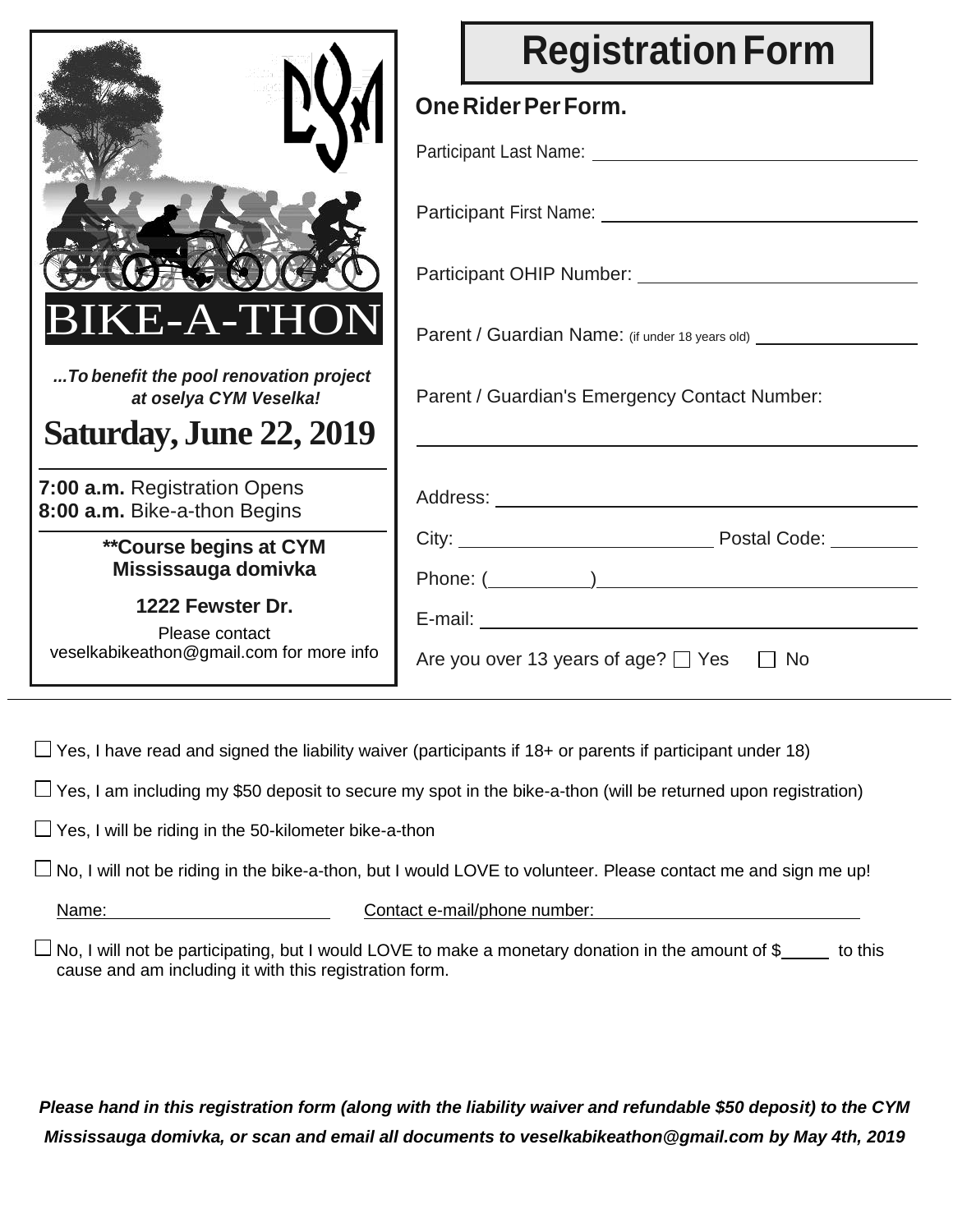

## **UYA MISSISSAUGA**





### Saturday, June 22nd, 2019

Dear Potential Sponsor,

I am participating in the **UYA Mississauga's Bike-A-Thon** on **Saturday, June 22nd, 2019**. I will be biking 50 kilometres from Mississauga to Camp Veselka, in Acton, Ontario. All proceeds will help fund our new pool at our beloved campground, Camp Veselka. I am looking for sponsors to help me raise my \$100 goal. Any contribution will be greatly appreciated!

NOTE: All single donations over \$75 will be eligible for a tax receipt

Cash or cheques are accepted. Please make all cheques out to **UYA Charitable Trust**.

Thank you!

|                         | <b>Name of Sponsor</b> | <b>Amount</b><br><b>Donated</b><br>\$\$ | Cash or<br><b>Cheque</b> | <b>Sponsor Phone Number &amp; Email</b><br>(& Address if donating over \$75) | Signature |
|-------------------------|------------------------|-----------------------------------------|--------------------------|------------------------------------------------------------------------------|-----------|
| 1                       |                        |                                         |                          |                                                                              |           |
| $\overline{\mathbf{2}}$ |                        |                                         |                          |                                                                              |           |
| 3                       |                        |                                         |                          |                                                                              |           |
| 4                       |                        |                                         |                          |                                                                              |           |
| 5                       |                        |                                         |                          |                                                                              |           |
| 6                       |                        |                                         |                          |                                                                              |           |
| $\overline{\mathbf{z}}$ |                        |                                         |                          |                                                                              |           |
| 8                       |                        |                                         |                          |                                                                              |           |
| $\boldsymbol{9}$        |                        |                                         |                          |                                                                              |           |
| 10                      |                        |                                         |                          |                                                                              |           |

THANK YOU FOR SUPPORTING OUR POOL FUNDRAISER!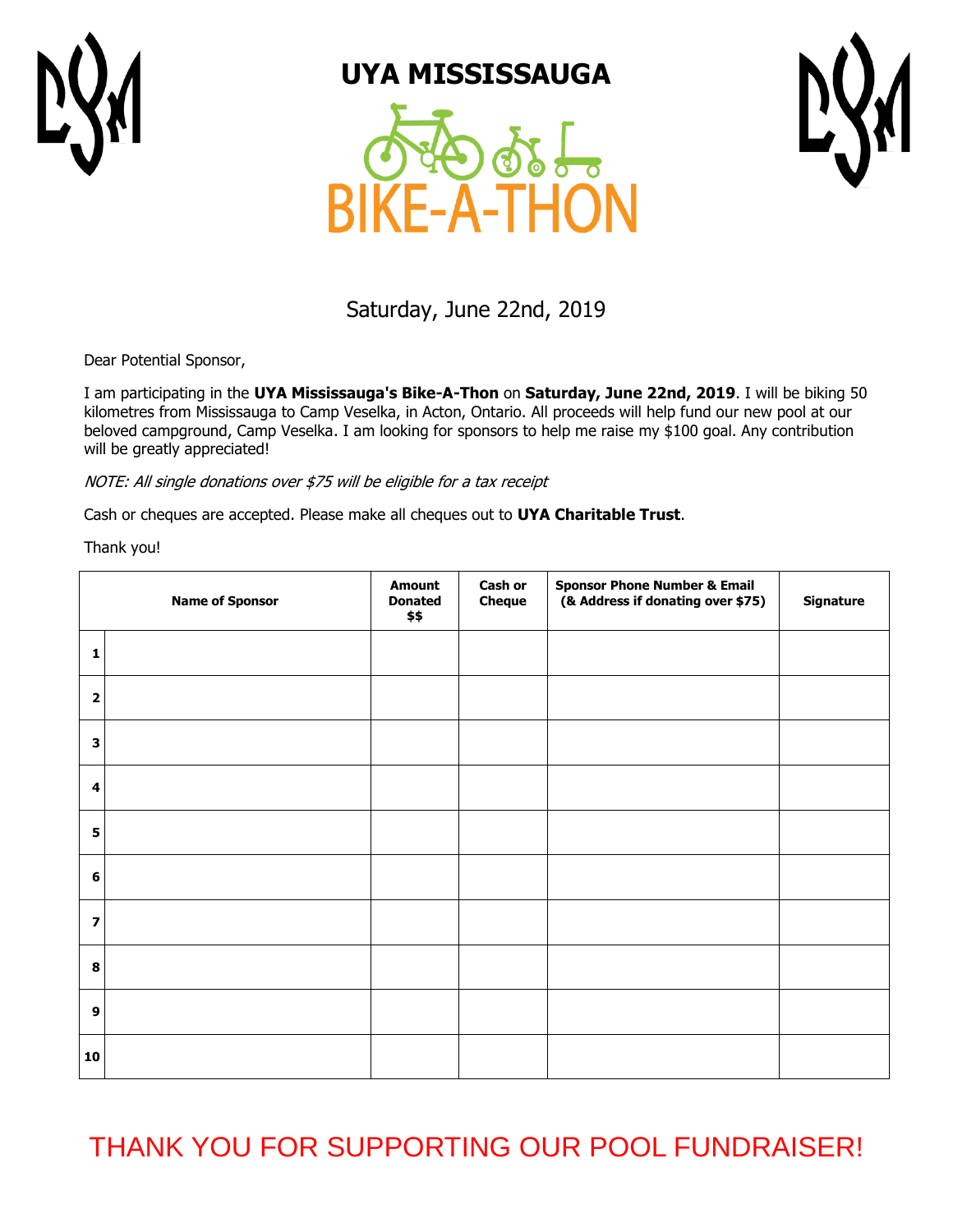### СПІЛКА УКРАЇНСЬКОЇ МОЛОДІ В КАНАДІ ОСЕРЕДОК МІССІСАҐА



**UKRAINIAN YOUTH ASSOCIATION** OF CANADA (CYM)™ **MISSISSAUGA BRANCH** 

Осередок ім. Юрія Шухевича в Міссісаґа

1222 Fewster Drive, Unit #3 Mississauga, ON L4W 1A1 E-mail: mississauga@cym.org

Tel./Fax. 905.276.9333 Web: http://www.cym.org/ca/mississauga

# HELP SUPPORT OUR POOL FUNDRAISER

## CYM MISSISSAUGA

Bike-A-Thon

Saturday, June 22nd, 2019

This year, CYM Mississauga has initiated a bike-a-thon fundraiser to help raise much needed funds for the renovation of the pool at Camp Veselka. This event is tailored to participants aged 13 and up. To date, our bulava has collected over \$800 toward our new pool, but there is still much work to be done.

## **How does it Work?**

- 1. Participants may start collecting pledges as soon as they receive the pledge sheets. Riders are required to raise a minimum of \$100 to participate. All pledge sheets and money are to be submitted during registration the day of the event.
- 2. Pledges may be made by family, friends, and neighbours. Each sponsor making a pledge should write their name and phone number on the pledge sheet, and record their donation.
- 3. We want to assure both parents and bikers that safety is our number one priority. We want everyone at the event to have a good time while at the same time making sure all the riders/walkers and those around them remain safe. We recommend that all riders review bike safety rules before participating. Those can be found here: http://www.mto.gov.on.ca/english/safety/bicycle-safety.shtml
- 4. The route will begin at our CYM Mississauga domivka and will travel on city streets through Mississauga and Halton Hills. It will include 4 rest stops with 1 bathroom break. The route will be monitored at all times and medical aid will be available.
- 5. The event is held rain or shine. The course is exactly 51.6 kilometres. If you would like to participate, please pick up a registration form and hand it in no later than Saturday, May 4th, 2019, or email it to veselkabikeathon@gmail.com, along with a \$50 refundable deposit.
- 6. Please read and sign the Assumption of Risk and Release Form, and hand it in along with your registration form. Your pledge form along with all of the pledges you have raised may be handed in the day of the event.
- 7. The Bike-a-Thon is a fundraiser, and no refunds will be given.

If you have any questions, please contact veselkabikeathon@gmail.com

We look forward to all our participants having a great time while raising money for our pool!